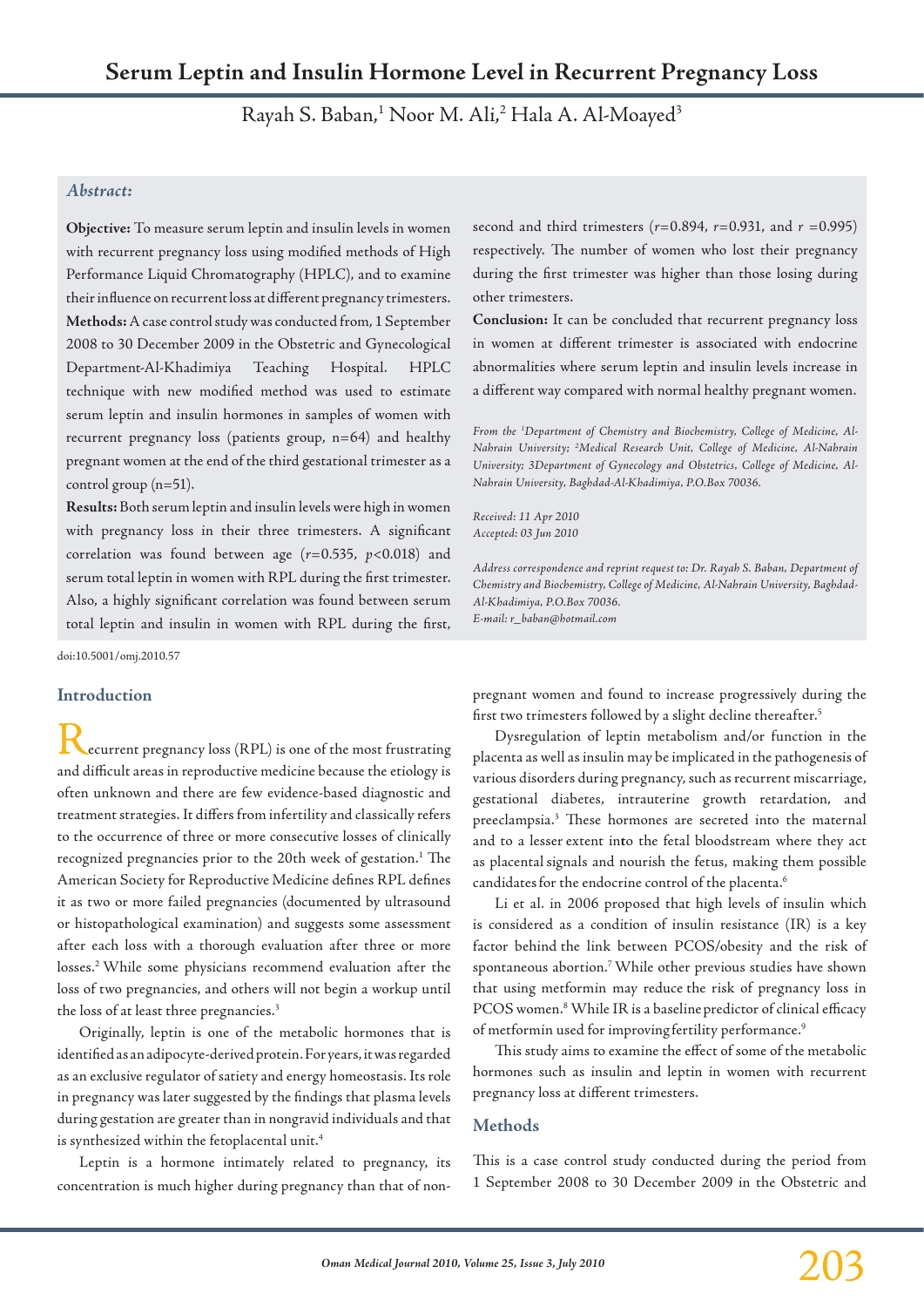Gynecological Department-Al-Khadimiya Teaching Hospital. 64 women with pregnancy loss at different trimesters were introduced in this study compared with 51 healthy pregnant women with no previous abortion prior to delivery (end of their third trimester).<sup>10</sup>

Each patient was considered as having recurrent pregnancy loss if they had recurrent miscarriage more than three times. Any patient with hormonal diseases such as progesterone deficiencies (serum progesterone not less than 0.15 ng/ml) which support early pregnancies, hypothyroidism and hyperthyroidism, $^7$  diabetes mellitus during the current pregnancy or before, hypertension, uterine fibroid, were on medication (aspirin ….etc) during current pregnancy or had experienced pregnancy loss because of pathological causes were excluded from the study. 10 ml of venous blood was aspirated from each patient at the time of pregnancy loss and from the control subjects. Ethical approval and patient permission was obtained from the local ethics committee and to conduct the study.

Serum leptin and insulin were measured using High Performance Liquid Chromatography (HPLC), Shimadzu (Kyoto, Japan) which consisted of a system controller model SCL-10 AVP, a degasser model DGU-12A, two liquid delivery pumps model LC-8AVP, UV-Visible detector model SPD-10AVP, and injector model SIL-10A, equipped with 20 µl sample loop. The HPLC system was interfaced with a computer via a Shimadzu class-VP5 chromatography data system program supplied by the manufacturer; Epson LQ-300 printer model P852A ( Japan).

All samples and standard solutions were chromatographically analyzed with ODS column using gradient mobile phase 30% acetonitrile, 70% water, flow rate 1ml/min and UV-VIS detection at wavelength 233 nm in order to estimate serum leptin.<sup>11</sup>

For estimating serum insulin, samples were analyzed using  $C_{18}$ column, gradient mobile phase consisting of a mixture of 74 % of 0.2M Sodium Sulfate adjusted at pH 4.5 and 26% of acetonitrile.12 The flow rate was 1.2 ml/min at wavelength 214 nm. The normal reference ranges for serum leptin and insulin are 7.36±3.73 ng/ml, 2-25 µIU/ml respectively.

Figs. 1 & 2 represent chromatograms for leptin and insulin hormones in patients sera measured by HPLC. In addition to the negative family history of diabetes mellitus for the patient and control groups, serum glucose level was examined to confirm their inclusion in this study. Estimation of glucose was performed using the enzyme spectrophotometric method (Biomérieux kit) at 510 nm. The normal glucose reference range is 65-110 mg/dl.

Data are presented as means  $\pm$  SD (standard deviation) using SPSS version 13.0. Regression was used to establish linear equations for insulin and leptin standard curves. Correlation was considered to be significant when *p*<0.05.



**Figure 1:** Patient's serum leptin chromatogram measured by HPLC.



Figure 2: Patient's serum insulin chromatogram measured by HPLC.

#### **Results**

HPLC method with modification was used to evaluate leptin and insulin levels in patients and control group's sera. As shown in Fig. 3, Leptin standard concentration curve (ng/ml) with its linear equation  $y=1081.0x+620.5$  and  $R^2=0.999$  conducted from the area under the peak formed using the range of leptin standard concentration (0-30 ng/ml). While Fig. 4 shows insulin standard concentration curve with the linear equation y=1351.0x+10060 and  $R^2$ =0.999 when the area under the peak formed with standard concentration range of 0-30 µIU/ml.

Table 1 demonstrates the mean±SD age of patients (27.53±8.84 years) which was almost comparable with the mean age for the control group (28.72±8.18 years). Patients mean serum leptin and insulin were elevated more than their normal reference ranges (7.36±3.73 ng/ml, 2-25 µIU/ml) mentioned in their kits leaflets respectively (DRG Diagnostics, Germany) and Selected Laboratory Tests according to American Medical Association.<sup>13</sup> Also, it was found that the patients' serum glucose was within normal range because they were selected not to be diabetic, nor hypertensive or have any other diseases. Regarding the control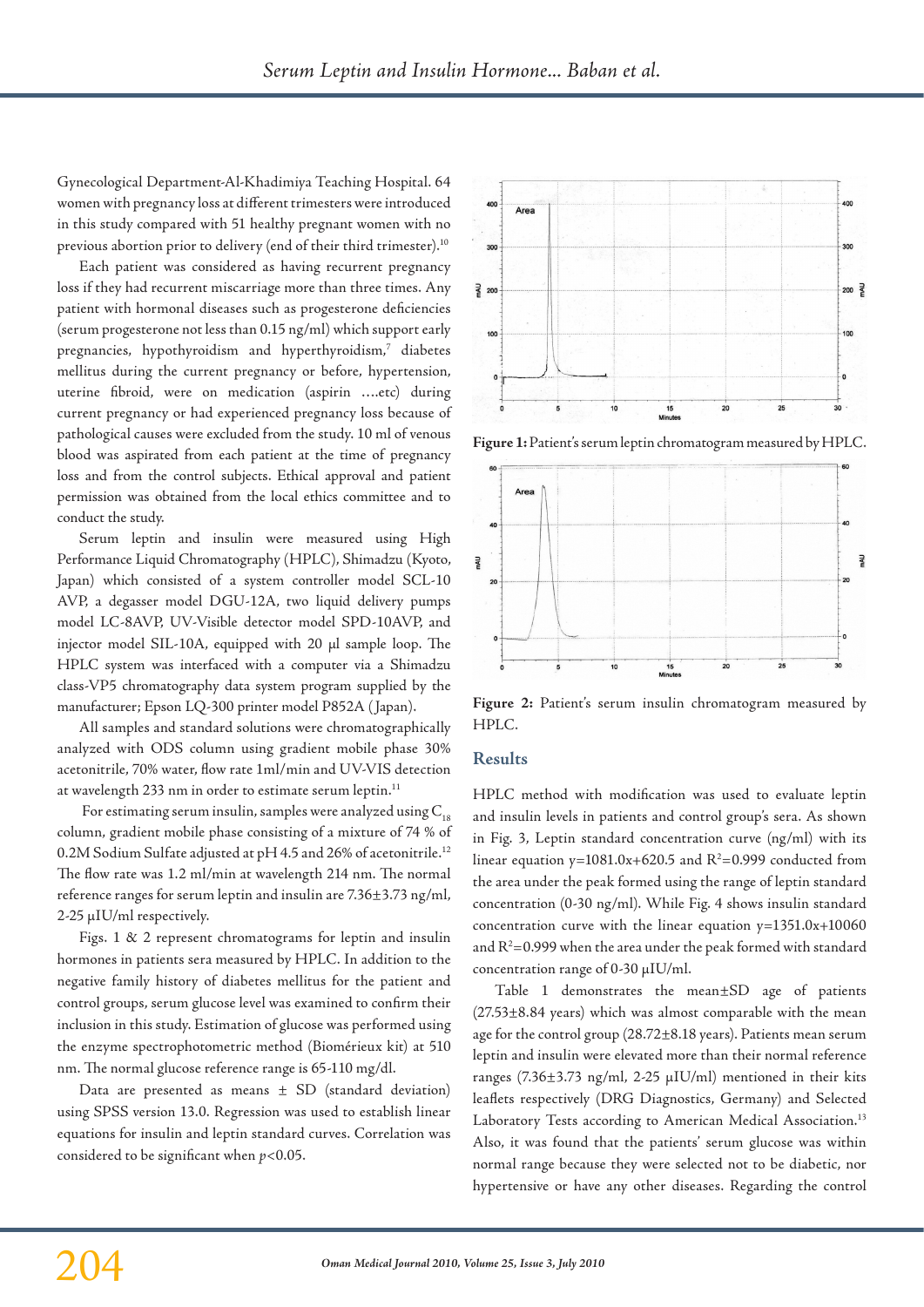group, serum leptin, insulin and glucose were all within normal limits compared to the patients' levels.

**Table 1:** Mean*±*standard error for patients (n=64) and control (n=51) groups

| Patients               |       | Minimum Maximum | $Mean +$<br>Standard<br>Deviation(SD) |  |
|------------------------|-------|-----------------|---------------------------------------|--|
| Age (Years)            | 16    | 45              | $27.53 \pm 8.84$                      |  |
| Serum Leptin (ng/ml)   | 13.71 | 35.36           | $21.03 \pm 6.35$                      |  |
| Serum Insulin (µIU/ml) | 16.68 | 47.2            | $28.54 \pm 9.81$                      |  |
| Serum glucose (mg/dl)  | 70    | 110             | $91.38 + 9.66$                        |  |
| Control                |       |                 |                                       |  |
| Age (Years)            | 16    | 42              | $28.72 \pm 8.18$                      |  |
| Serum Leptin (ng/ml)   | 4.98  | 11.24           | $8.54 \pm 1.87$                       |  |
| Serum Insulin (µIU/ml) | 10.53 | 15.16           | $12.70 \pm 1.49$                      |  |
| Serum glucose (mg/dl)  | 73    | 95              | $89.13 \pm 6.53$                      |  |

The highest percentage of recurrent pregnancy loss was found among women in their first trimester (59.4%), whereas it was 28.1% for women in the second trimester was. However it was much less in women during their third trimester (12.5%). (Table 2)

**Table 2:** Patients distribution according to their time of loss

|                  | Frequency | $Percent(\% )$ |
|------------------|-----------|----------------|
| First trimester  | 38        | 59.4           |
| Second trimester | 18        | 28.1           |
| Third trimester  | 8         | 12.5           |
| Total            | 64        | 100.0          |

The mean±SE of patients' serum leptin and insulin were subdivided according to the trimester at the time of pregnancy loss. Both serum leptin and insulin were elevated especially during the first and third trimesters compared to the second trimester. All the patients had normal serum glucose when they were examined at the time of pregnancy loss. (Table 3)

**Table 3:** Descriptive analysis for patients group in the three trimesters.

|                                               | Trimester         |                                                    |                  |  |
|-----------------------------------------------|-------------------|----------------------------------------------------|------------------|--|
| <b>Estimated variables</b>                    | First<br>$(n=38)$ | Second<br>$(n=18)$                                 | Third<br>$(n=8)$ |  |
| Age (years)                                   | $29.05 \pm 8.82$  | $23.44 \pm 6.19$                                   | $29.5 \pm 13.03$ |  |
| Serum leptin (ng/ml)                          | $21.0 \pm 5.95$   | $20.95 \pm 7.7$                                    | $21.33 \pm 6.85$ |  |
| Serum insulin ( $\mu$ IU/ml) 29.12 $\pm$ 9.82 |                   | $27.01 \pm 11.18$ $29.19 \pm 8.56$                 |                  |  |
| Serum glucose(mg/dl)                          |                   | $92.37 \pm 10.31$ $88.56 \pm 9.76$ $93.0 \pm 6.27$ |                  |  |

A significant correlation was found between age (*r*=0.535, *p*<0.018) and serum total leptin in women with RPL during the first trimester. While no correlation was found between age and serum total leptin or insulin in women with RPL during the second or third trimesters. Also, there was a highly significant correlation between serum total leptin and insulin in women with RPL during the first, second and third trimesters (*r*=0.894, *p*<0.01; *r*=0.931, *p*<0.01; and *r*=0.995, *p*<0.001) respectively. (Table 4)

**Table 4:** Correlations between different variables in patients with recurrent pregnancy loss at there trimesters of pregnancy.

| Correlation      | First                   | Second      | Third        |
|------------------|-------------------------|-------------|--------------|
|                  | trimester               | trimester   | trimester    |
| Age+Serum leptin | $r = .535*$<br>p < 0.05 | ---------   |              |
| Serum leptin     | $r = .894**$            | $r = 931**$ | $r = .995**$ |
| Serum insulin    | p < 0.01                | p < 0.01    | p<0.01       |

\* Correlation is significant at the 0.05 level and \*\* Correlation is significant at the 0.01 level. ( $r=$  correlation,  $p=$  significance level)



**Figure 3:** Leptin standard concentration curve (ng/ml)



**Figure 4:** Insulin standard concentration curve (µIU/ml)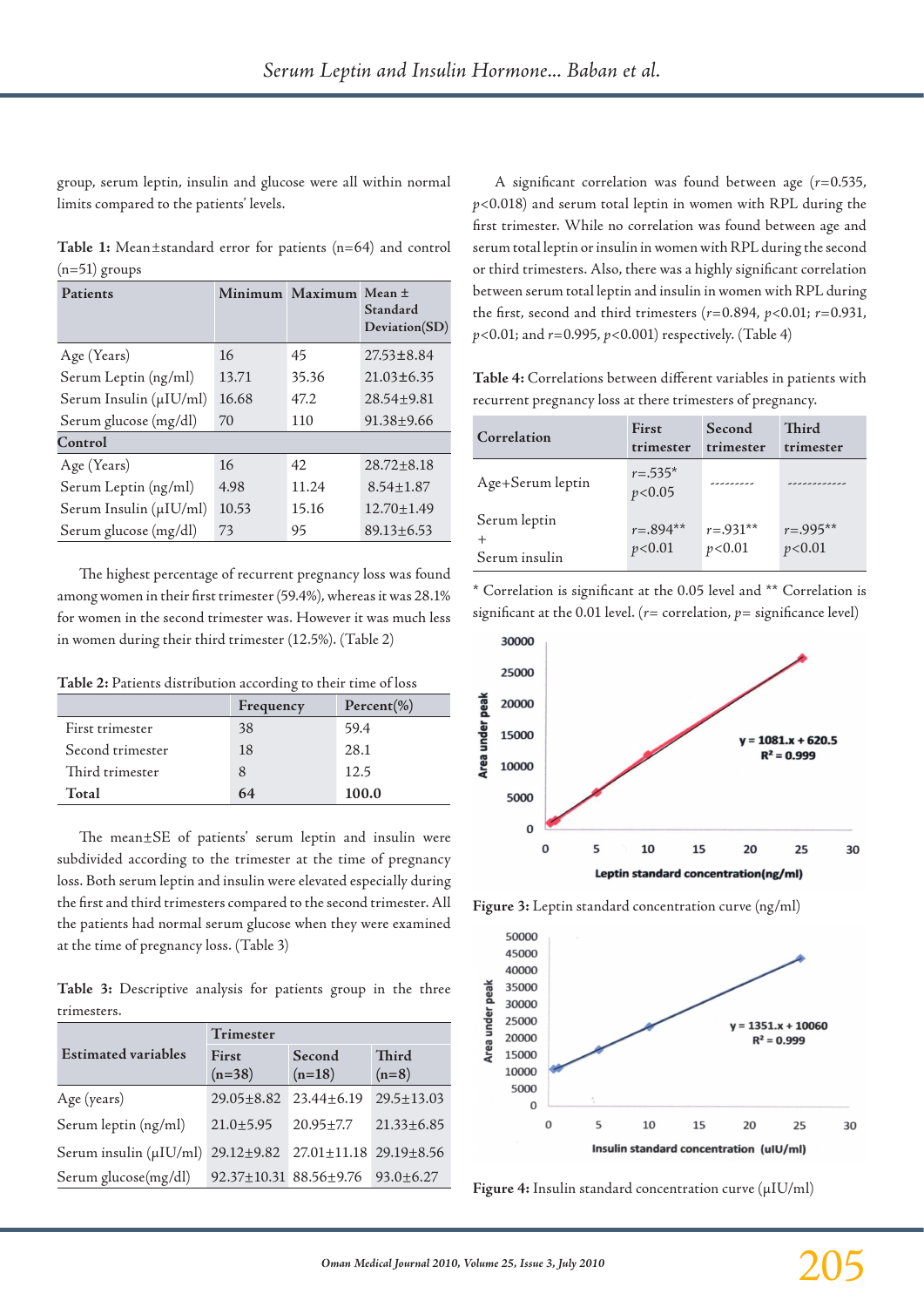#### **Discussion**

Both cases and controls were taken from Al-Khadimiya teaching hospital, so they were comparable in terms of socioeconomic status. Patients in this study were classified as having unexplained recurrent pregnancy loss (RPL) which was associated with endocrine abnormalities. These abnormalities were obvious in their leptin and insulin levels, with significantly higher levels than the levels found in the control group.

Also in this study, age was considered another factor that might affect recurrent pregnancy loss, (Table 1). This study aimed to identify the effect of age factor on leptin and insulin levels in women with unexplained recurrent pregnancy loss. The mean age of women who experienced pregnancy loss during the second trimester was lower than those who experienced pregnancy loss in the first and third trimesters, (Table 3). The results showed that there was a significant positive correlation between age and serum total leptin levels in women who had experienced pregnancy loss during the first trimester, (Table 4). It should be noted that due to scarcity of studies related to this subject, no comparison could be deduced.

David et al. in 2007 studied serum leptin concentrations and its correlation with gestational age between healthy pregnant and control women.<sup>3</sup> They concluded that leptin is a hormone intimately related to the pregnancy, and its concentrations increases during pregnancy. They also found that leptin concentration in pregnant women was much higher than that of age-matched non-pregnant women. Another study by Žaneta et al. found an elevation in maternal serum total leptin levels during pregnancy with alterations particularly during the second and third trimesters of pregnancy. They mentioned that the occurring physiological hyperleptinaemia is not associated with decreased food intake or reduced metabolic activity in pregnant women.

However, it was considered as a state of leptin resistance comparable to the condition in obesity. Therefore, they suggested that this elevation with alteration in leptin level to be an indicator for the cessation of pregnancy naturally either at term or due to pathology at any time during gestation.<sup>10</sup> Regarding the metabolic effects of leptin, Reitman et al. in 2001 reported that human pregnancy, like obesity (another condition characterized by high leptin levels), is a leptin-resistant state. Thus, the hyperleptinaemia could be a compensatory response. In addition, they hypothesized another possibility that the placental leptin could have a paracrine role in maintaining pregnancy or in preparation for parturition in normal pregnancy.14

Kim et al. also explained that this manner of leptin elevation could be due to patients' body weight, as the serum leptin level is dependent on body weight.<sup>15</sup>

Delia et al. in 2006 reported that circulating maternal total leptin levels are substantially elevated during pregnancy. They explained that this is due to the gradual increase of the body mass index throughout gestation which combines with an increase in estradiollevels that stimulate leptin production from adipocytes.<sup>16</sup> While Masayo et al. in 2003 also found that the serum leptin levels during pregnancy were significantly higher than levels in non-pregnant women, and increased from the first to the third trimester. Leptin levels were lower in puerperal women than in pregnant women, and were the same as seen in non-pregnant women.

 In addition, they mentioned that BMI did not necessarily reflect body fat mass in pregnant women, and the remarkable increase of the serum leptin level during pregnancy was not explicable by an increase of fat mass alone. They also suggested that the increase of leptin during pregnancy is caused by production in the placenta.<sup>17</sup> Hence Sagawa et al. in 2002 concluded in their study that maternal plasma leptin levels are not correlated with body mass index.<sup>18</sup> Therefore, the changes in BMI during pregnancy trimesters was not taken into consideration in this study because it depends on feeding status.

Another finding in this study was the increase in serum insulin level in women with RPL during the three trimesters, (Tables 1,3). Serum insulin in these patients was increased in the same way that the total leptin was increased. The elevation in insulin level during pregnancy seems to be affected by the same process that stimulates leptin production from adipocytes. Delia et al. also suggested that this result reflects a condition of insulin resistance, which is in turn associated with leptin resistance.16

It can be hypothesized that in recurrent pregnancy loss with unexplained reason, leptin hormone plays an opposite role of paracrine. It plays an autocrine role resulting in the loss of pregnacy. However, this hypothesizes needs further investigation particularly on placental leptin levels and its receptors in both healthy pregnant women and unexplained recurrent pregnancy loss in women at different trimesters.

#### **Conclusion**

Overall, recurrent pregnancy loss in women at different trimesters is associated with endocrine abnormalities where serum leptin and insulin levels increase in a different way from the increased levels in normal healthy pregnant women. Since insulin elevation during pregnancy seems to be affected by the same process that stimulates leptin production from adipocytes, both may serve as markers for detecting and monitoring pregnancy complications specially if cases of RPL have no specific medical cause for pregnancy loss, and can be termed as idiopathic or unexplained RPL.